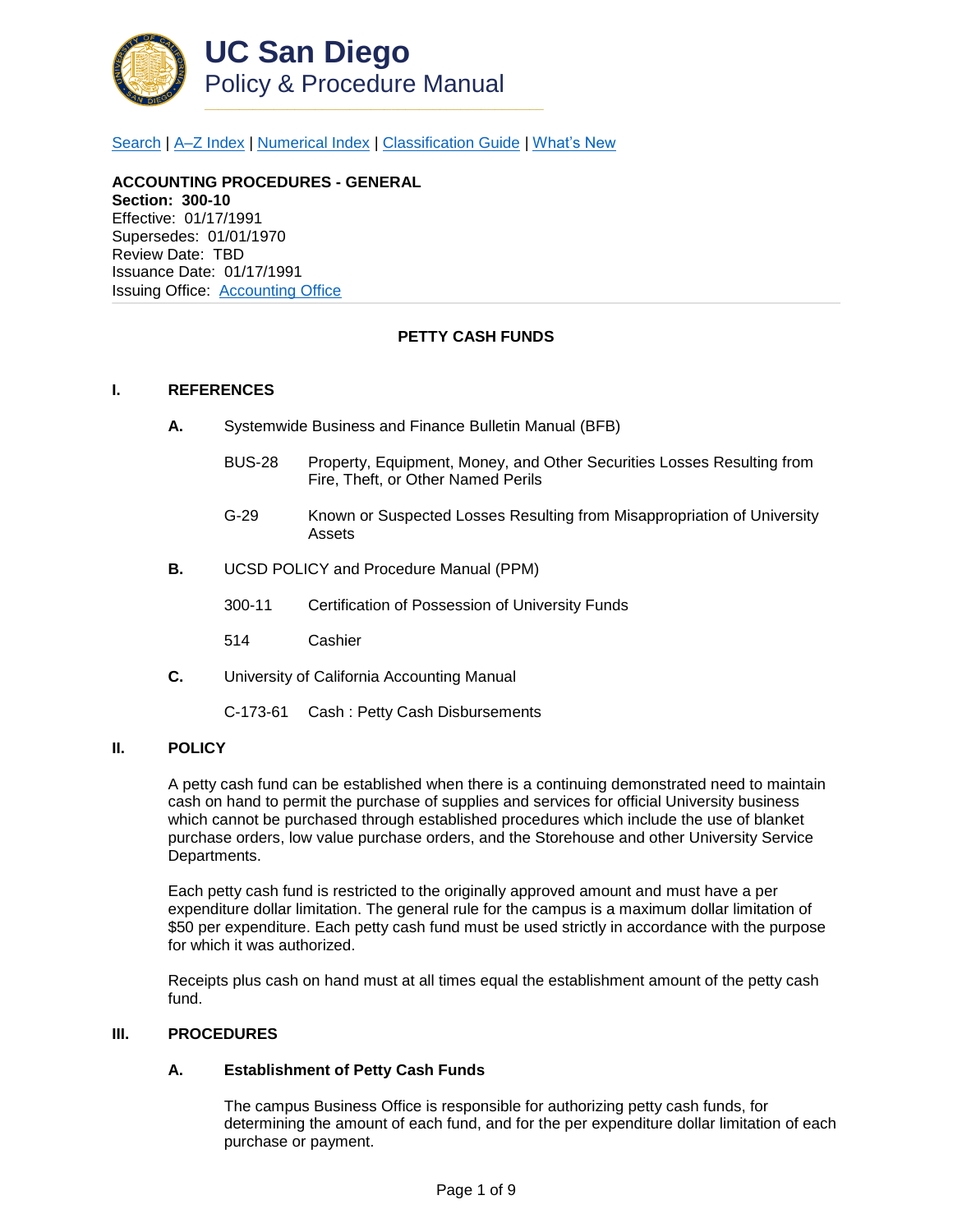Requests to establish petty cash funds should be submitted to the campus Business Office. Requests must explain the need for a fund, the proposed fund amount, and the proposed custodian (see III.B.). Requests must be authorized by the department chair.

When a request for a petty cash fund is approved, the Business Office will initiate a Request for Issuance of Check payable to the custodian. The check will be issued by the Accounting Office and will be transmitted to the custodian with a request that the custodian refer to these procedures.

## **B. Designation of Custodian**

The department head will designate a custodian for the petty cash fund who will be directly responsible for the controlling and disbursing of the cash. The original check to establish the petty cash fund and the replenishment checks are made payable to the custodian of the fund.

# **C. Petty Cash Disbursements**

Expenditures from the petty cash fund must be made only for the purpose(s) for which the fund was authorized. Each petty cash expenditure must be supported by a receipt attached to a Request for Petty Cash Reimbursement form, Exhibit A. At the time that the expenditure is made, a sales slip, cash register receipt, or other document displaying the following information must be obtained:

- 1. Date of purchase or payment
- 2. Name of vendor or other payee.
- 3. Positive evidence that a payment was made, i.e., a cash register receipt or a handwritten receipt on which the word ``PAID'' appears.
- 4. The amount paid
- 5. A description of the goods purchased or the services provided (entered by the payee if a handwritten receipt is obtained, or by the purchaser if a cash register tape is issued).
- 6. A signature indicating receipt of material or services

Any exceptions to either the type or amount of an expenditure must be approved by the Bursar for the General Campus and the Director of Finance or designate for the UCSD Medical Center.

University employees can request reimbursement for authorized and approved expenditures by presenting a Petty Cash Reimbursement form with the proper documentation to either their departmental custodian or to the Central Cashier. Requests must be submitted in person.

# **D. Reimbursement of Petty Cash Funds**

To request reimbursement, the accumulated Request for Petty Cash Reimbursement form with receipts or the appropriate document attached are listed on a Petty Cash Reimbursement Schedule similar to the sample form, Exhibit B, and then forwarded together to the Disbursements Division of the Accounting Office, Mail Code 0955. The complete accounting distribution for each charge must be provided.

The Petty Cash Reimbursement Schedule must be approved for payment by a designated staff member who is neither the custodian nor an employee reporting to the custodian.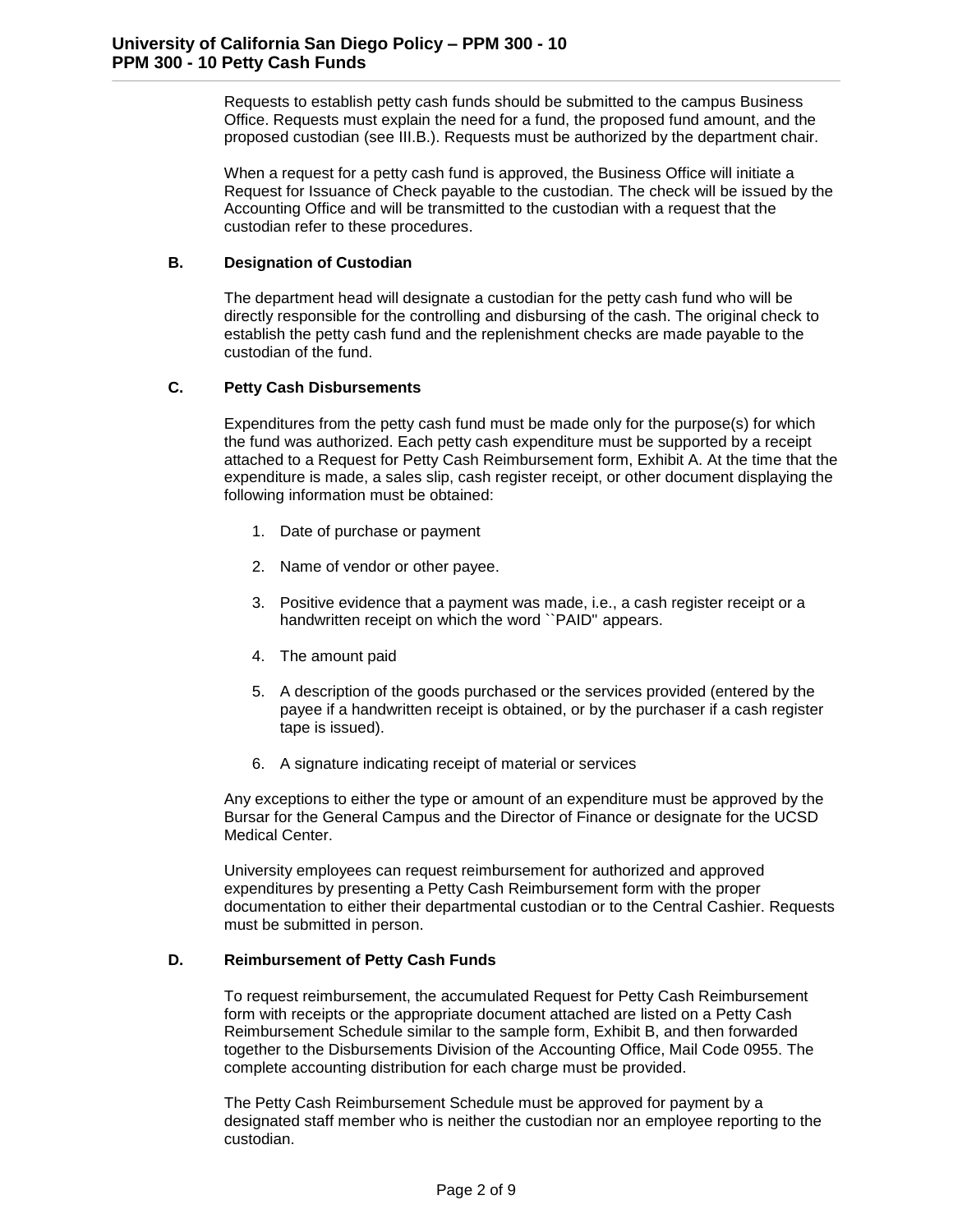A copy of the Petty Cash Reimbursement Schedule should be retained with the fund as evidence of a reimbursement request in transit.

The Accounting Office will prepare a check payable to the custodian in the total amount of the Petty Cash Reimbursement Schedule to replenish the fund. Reimbursement can be requested as needed, but always by the end of the fiscal year.

# **E. Physical Security**

When not in use, the petty cash fund's currency must be placed in a safe or locked repository, and kept in a properly secured area.

In the event of either a theft or undetermined loss, the Campus Police must be notified immediately. A letter accompanied by the Campus Police report must be sent by the custodian to the department head, with copies to the Business Office, Accounting Office, and Department of Internal Audit outlining the facts and circumstances surrounding the loss. If the fund is to be replenished, a Request for Issuance of Check should be transmitted along with the copy of the letter being sent to the Business Office.

## **F. Change In Custody of Funds**

When custody of a petty cash fund is transferred either temporarily or permanently to a different custodian, a Change of Custodianship form, Exhibit C, must be submitted to the Business Office.

## **G. Termination of Petty Cash Funds**

When the petty cash fund is no longer required, the custodian must contact the Accounting Office-General Accounting Division to obtain instructions for depositing the fund with the Central Cashiers. A copy of the Central Cashiers' deposit receipt must be sent to the Business Office and Accounting Office-General Accounting Division.

#### **H. Internal Control Procedures**

Prior to June 30 of each year, the Accounting Office will mail each petty cash fund custodian a Certification of Possession form, Exhibit D. The custodian will complete and return the form as soon after June 30 as possible. Additionally, a surprise cash count of each petty cash fund will be performed as deemed necessary by the Assistant Vice Chancellor-Financial Services. Any major discrepancies disclosed either by the annual certification or a surprise cash count will be reported to Internal Audit.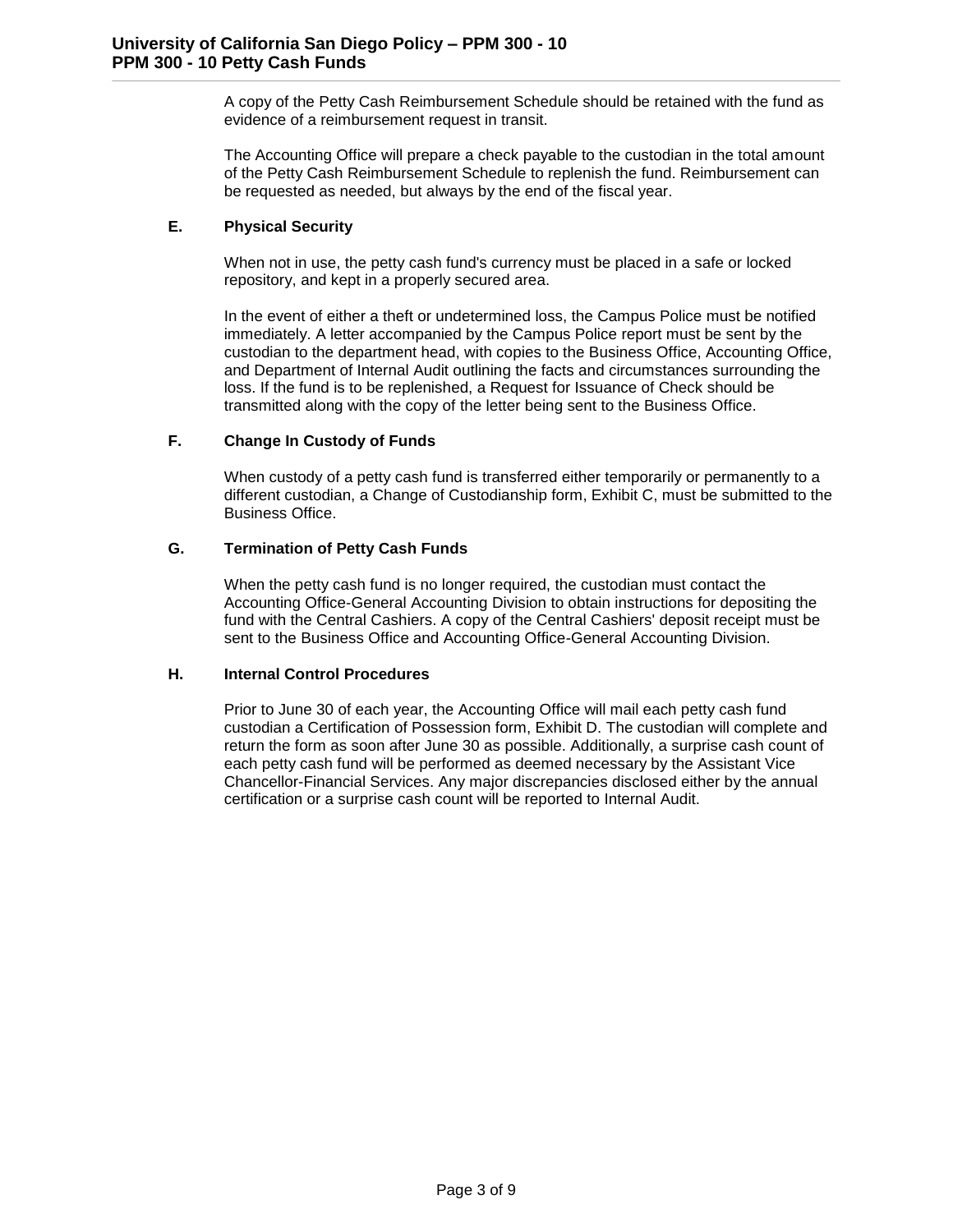

[Search](http://adminrecords.ucsd.edu/ppm/index.html) | A-Z Index | [Numerical Index](http://adminrecords.ucsd.edu/ppm/numerical.html) | [Classification Guide](http://adminrecords.ucsd.edu/ppm/alphabetical.html) | [What's New](http://adminrecords.ucsd.edu/ppm/whatsnew.html)

**ACCOUNTING PROCEDURES - GENERAL Section: 300-10 EXHIBIT A** Effective: 01/17/1991 Supersedes: 01/01/1970 Review Date: TBD Issuance Date: 01/17/1991 Issuing Office:[Accounting Office](http://blink.ucsd.edu/sponsor/BFS/divisions/general-accounting/)

#### *EXHIBIT A*

|                                 | REQUEST FOR PETTY CASH REIMBURSEMENT |                                                                                                                             |
|---------------------------------|--------------------------------------|-----------------------------------------------------------------------------------------------------------------------------|
|                                 | University of California, San Diego  |                                                                                                                             |
|                                 |                                      | 19                                                                                                                          |
|                                 |                                      | for the following petty cash purchase.                                                                                      |
|                                 | * (Nome of Purchaser)                | ------------------------------                                                                                              |
| Item (Quantity and Description) | Firm                                 | Amount                                                                                                                      |
|                                 |                                      |                                                                                                                             |
|                                 |                                      |                                                                                                                             |
|                                 |                                      | Total                                                                                                                       |
|                                 | (Name)                               | (Number)                                                                                                                    |
|                                 |                                      |                                                                                                                             |
|                                 | (Authorized Signature)               | *(Signature of Recipient)<br>*IF SIGNATURE OF RECIPIENT DIFFERS FROM PURCHASER, THE FOLLOWING STATEMENTS MUST BE COMPLETED: |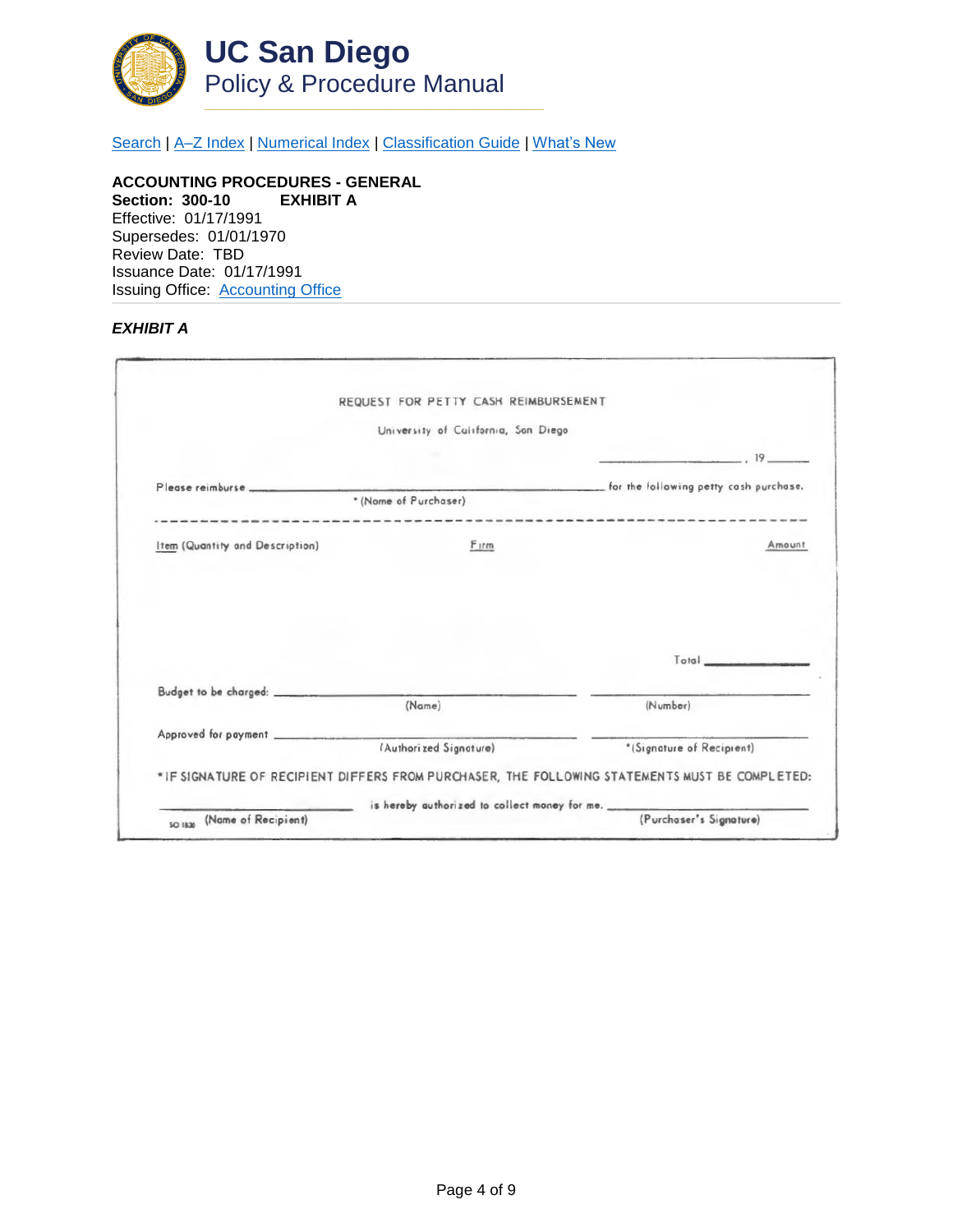

[Search](http://adminrecords.ucsd.edu/ppm/index.html) | [A–Z Index](http://adminrecords.ucsd.edu/ppm/ppmindex.html) | [Numerical Index](http://adminrecords.ucsd.edu/ppm/numerical.html) | [Classification Guide](http://adminrecords.ucsd.edu/ppm/alphabetical.html) | [What's New](http://adminrecords.ucsd.edu/ppm/whatsnew.html)

**ACCOUNTING PROCEDURES - GENERAL Section: 300-10 EXHIBIT B** Effective: 01/17/1991 Supersedes: 01/01/1970 Review Date: TBD Issuance Date: 01/17/1991 Issuing Office:[Accounting Office](http://blink.ucsd.edu/sponsor/BFS/divisions/general-accounting/)

#### *EXHIBIT B*

#### **UNIVERSITY OF CALIFORNIA, SAN DIEGO PETTY CASH FUND REIMBURSEMENT SCHEDULE**

Please make check payable to Fund Custodian \_\_\_\_\_\_\_\_\_\_\_\_\_\_\_\_\_\_\_\_\_\_\_\_\_\_\_ Date \_\_\_\_\_\_\_\_\_\_\_\_\_\_\_\_\_\_\_\_\_\_\_

| Item<br>No.             | ACCOUNT NUMBER TO BE CHARGED | <b>AMOUNT</b> |
|-------------------------|------------------------------|---------------|
| 1                       |                              |               |
| $\overline{2}$          |                              |               |
| 3                       |                              |               |
| $\overline{\mathbf{4}}$ |                              |               |
| 5                       |                              |               |
| 6                       |                              |               |
| 7                       |                              |               |
| 8                       |                              |               |
| 9                       |                              |               |
| 10                      |                              |               |
| 11                      |                              |               |
| 12                      |                              |               |
| 13                      |                              |               |
| 14                      |                              |               |
| 15                      |                              |               |
| 16                      |                              |               |
| 17                      |                              |               |
| 18                      |                              |               |
| 19                      |                              |               |
| 20                      |                              |               |

TOTAL AMOUNT OF REIMBURSEMENT  $$$ Approved: \_\_\_\_\_

Department/Division Head

Original - Accounting Duplicate - Retain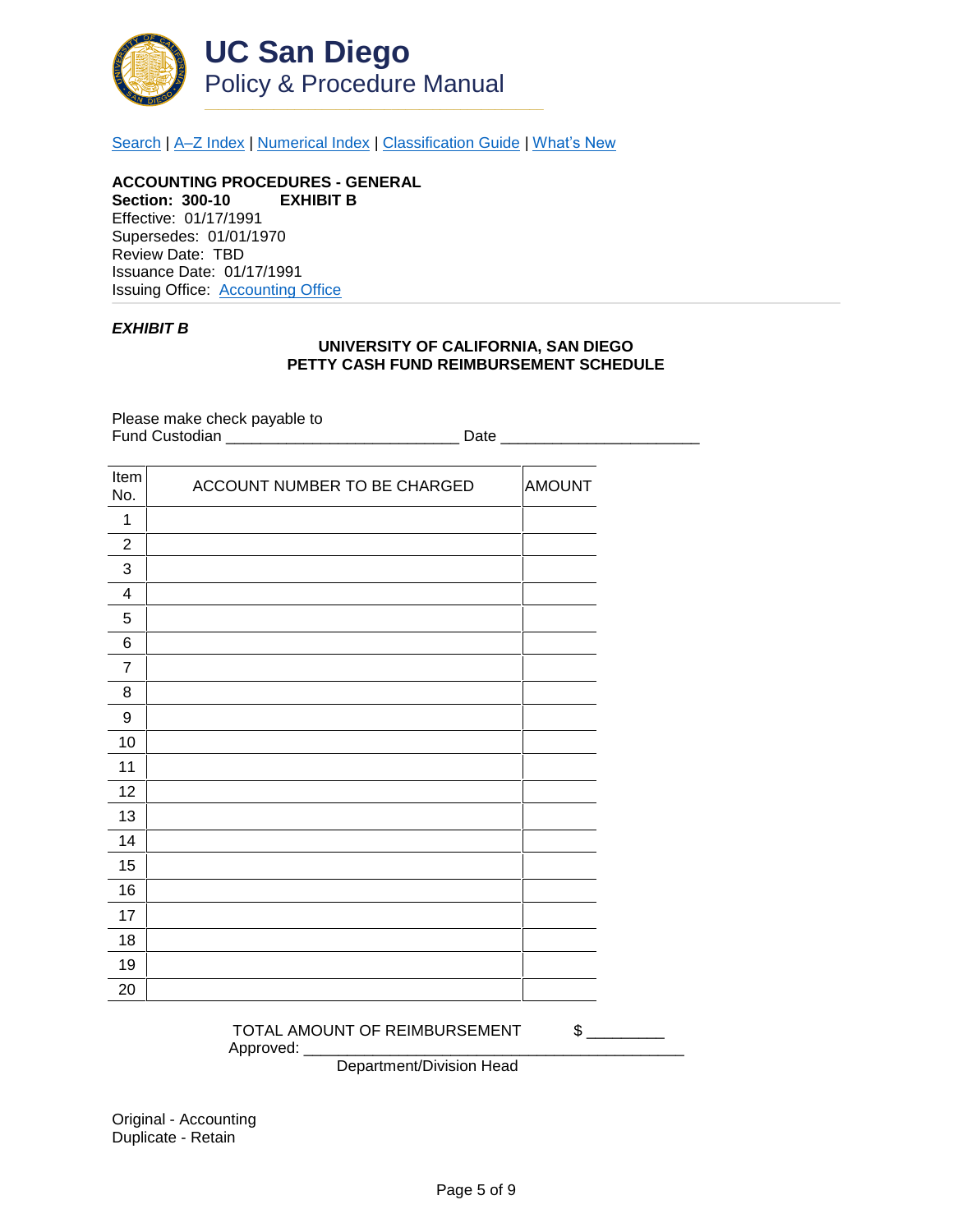

[Search](http://adminrecords.ucsd.edu/ppm/index.html) | A-Z Index | [Numerical Index](http://adminrecords.ucsd.edu/ppm/numerical.html) | [Classification Guide](http://adminrecords.ucsd.edu/ppm/alphabetical.html) | [What's New](http://adminrecords.ucsd.edu/ppm/whatsnew.html)

**ACCOUNTING PROCEDURES - GENERAL Section: 300-10 EXHIBIT C** Effective: 01/17/1991 Supersedes: 01/01/1970 Review Date: TBD Issuance Date: 01/17/1991 Issuing Office:[Accounting Office](http://blink.ucsd.edu/sponsor/BFS/divisions/general-accounting/)

# *EXHIBIT C*

## **CHANGE OF CUSTODIANSHIP OF PETTY CASH/CHANGE FUND**

| [date]                        |                                                                                   | [department]                  |                                                                                                          |        |
|-------------------------------|-----------------------------------------------------------------------------------|-------------------------------|----------------------------------------------------------------------------------------------------------|--------|
|                               | in the amount of \$                                                               |                               | [present custodian]                                                                                      |        |
|                               |                                                                                   |                               |                                                                                                          |        |
|                               |                                                                                   |                               |                                                                                                          |        |
|                               |                                                                                   |                               | _New Custodian ___ Vacation ___ Sickness ___ Other: ____________________________                         |        |
|                               | (If vacation or sickness, intended date of return will be ___________)            |                               |                                                                                                          |        |
|                               | *Actual cash count when Fund is transferred must be witnessed *                   |                               |                                                                                                          |        |
|                               | (present custodian signature)                                                     |                               | (witness signature)                                                                                      |        |
| (supervisor signature)        |                                                                                   |                               |                                                                                                          |        |
|                               | and accept the responsibility to act as custodian for the reason indicated above. |                               | I hereby acknowledge receipt of the Petty Cash/Change Fund (circle one) in the amount of \$              |        |
|                               |                                                                                   |                               | (new/temporary custodian signature) / (date)                                                             |        |
|                               |                                                                                   |                               | TO BE COMPLETED UPON RELIEF OF TEMPORARY CUSTODIANSHIP                                                   |        |
|                               |                                                                                   |                               | Upon making an actual cash count, I hereby relieve ______________________________ as Temporary Custodian |        |
|                               |                                                                                   |                               |                                                                                                          |        |
| [department]                  |                                                                                   |                               |                                                                                                          |        |
|                               | (temporary custodian signature)                                                   |                               | (official custodian signature)                                                                           | (date) |
|                               |                                                                                   | To General Accounting Office: |                                                                                                          |        |
| <b>Business Office</b><br>CC: |                                                                                   |                               | (Business Office approval)                                                                               | (date) |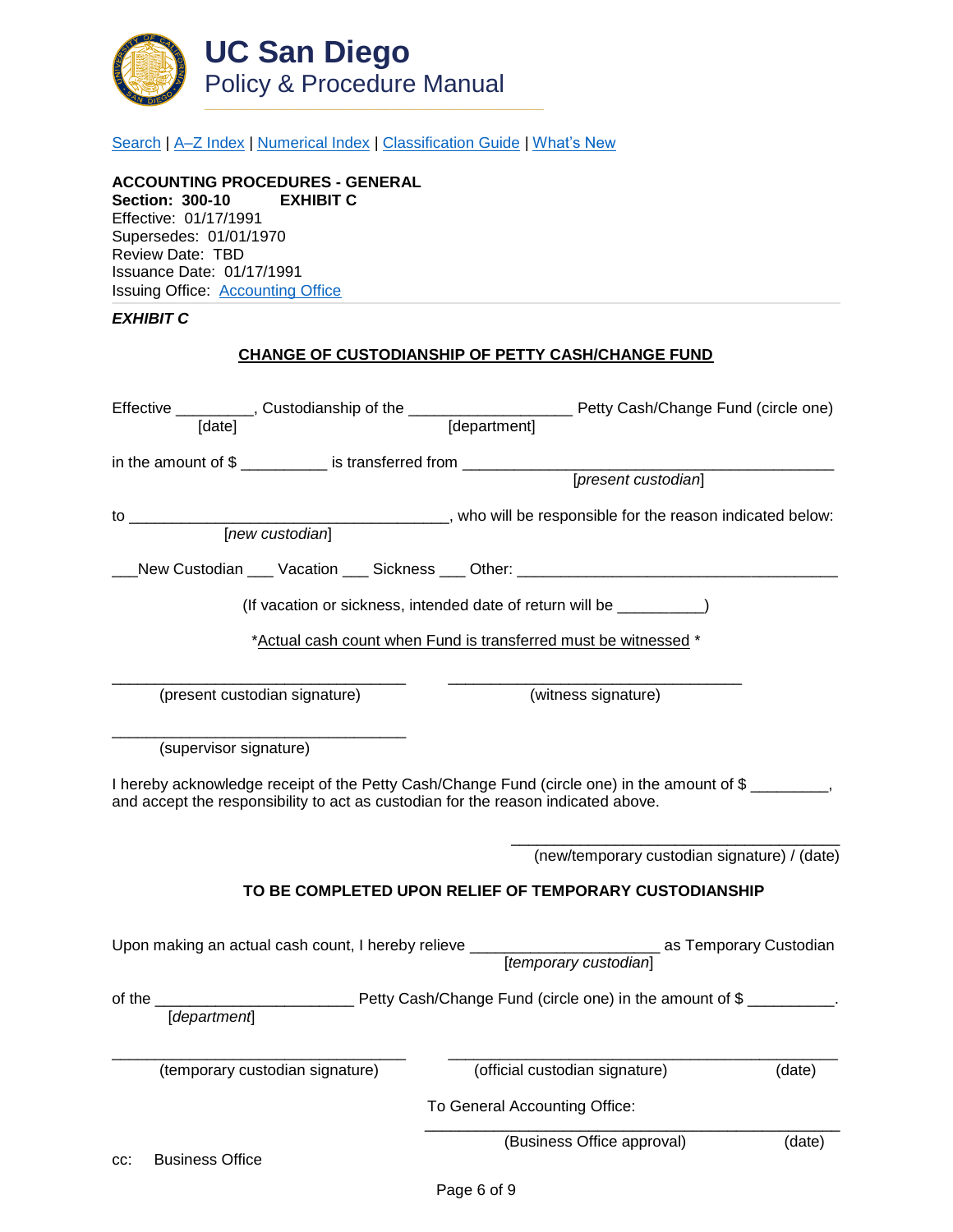General Accounting Office Fund Custodian File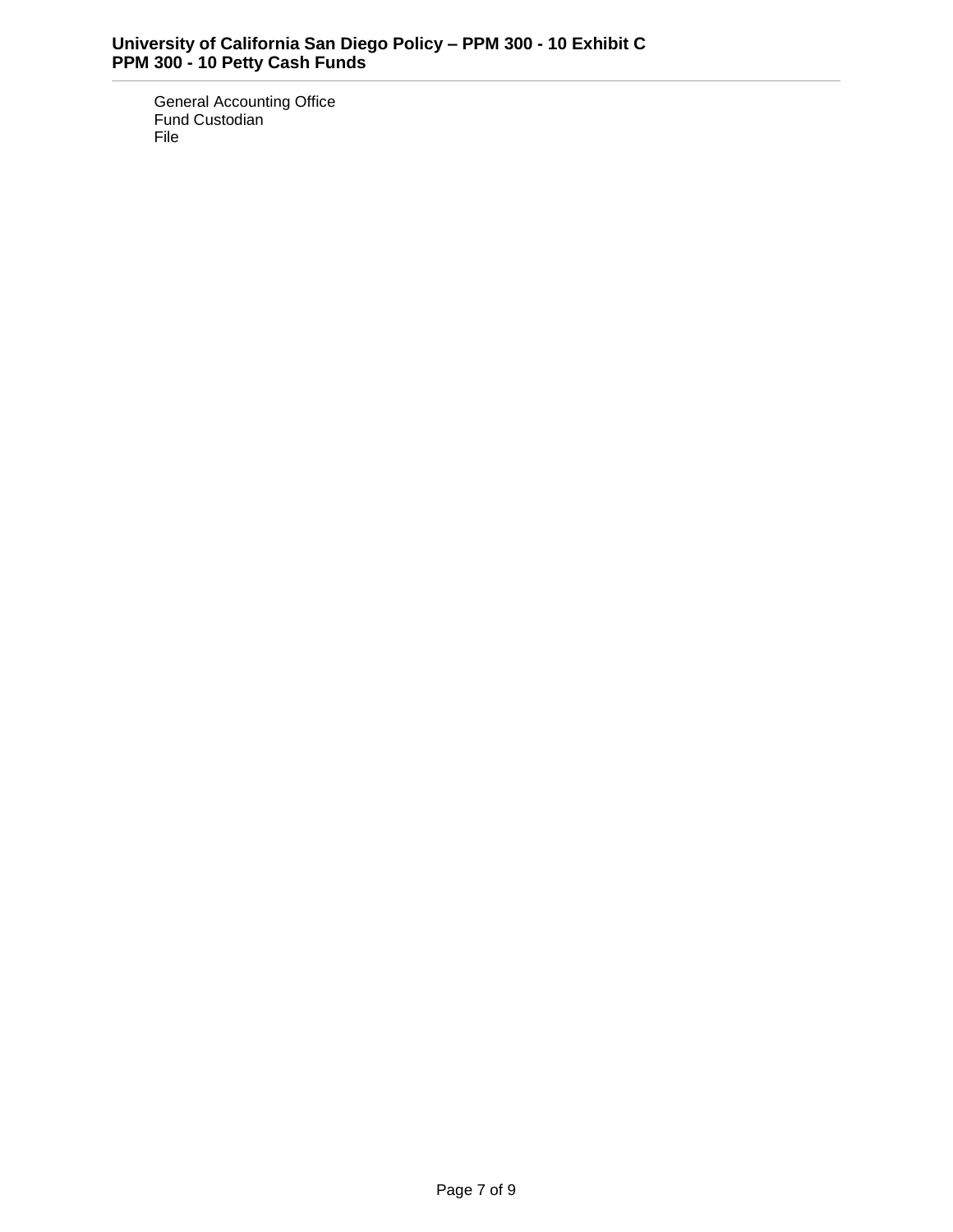

[Search](http://adminrecords.ucsd.edu/ppm/index.html) | [A–Z Index](http://adminrecords.ucsd.edu/ppm/ppmindex.html) | [Numerical Index](http://adminrecords.ucsd.edu/ppm/numerical.html) | [Classification Guide](http://adminrecords.ucsd.edu/ppm/alphabetical.html) | [What's New](http://adminrecords.ucsd.edu/ppm/whatsnew.html)

**ACCOUNTING PROCEDURES - GENERAL Section: 300-10 EXHIBIT D** Effective: 01/17/1991 Supersedes: 01/01/1970 Review Date: TBD Issuance Date: 01/17/1991 Issuing Office:[Accounting Office](http://blink.ucsd.edu/sponsor/BFS/divisions/general-accounting/)

### *EXHIBIT D*

Custodian Name Department Name Mail Code

SUBJECT: PETTY CASH

I. June 30, 1990 Request for Reimbursement

In order to properly record 1989/90 Petty Cash disbursements, Petty Cash Custodians must submit requests for reimbursement covering all petty cash vouchers received through the close of business on June 30th. These requests must be received in the Accounting Office (Disbursements Division, Mail Code 0955) by 4:00 p.m. July 2nd.

-------------------------------------- cut along dotted line --------------------------------------

\* \* \* \* \*PLEASE RETURN THIS FORM TO ANNA AT 0953 WHEN COMPLETED\* \* \* \* \*

II. June 30, 1990 Certificate of Possession

The intent of the following Certification of Possession of Campus Cash Funds is to identify the fund custodian and to verify the amount of the petty cash fund at the close of business on June 30, the final day of the fiscal year. If June 30 falls on a day when your department is closed, this form should be completed at the start of the next business day. This form must be completed prior to any July petty cash activity.

#### **CERTIFICATION**

I certify that on June 30, 1990 I counted and had in my possession and under my control \$ \_\_\_\_\_\_\_\_ in petty cash funds and that these are being administered in compliance with campus Policy and Procedure Manual 300-10, "Petty Cash Funds". I also certify that the cash count was witnessed.

| Fund Custodian Signature | Date           | <b>Witness Signature</b>    | Date |
|--------------------------|----------------|-----------------------------|------|
|                          |                |                             |      |
|                          |                |                             |      |
|                          |                | <b>CASH COUNT WORKSHEET</b> |      |
|                          |                |                             |      |
|                          |                |                             |      |
| Currency:                |                | Coin:                       |      |
| \$1                      | $$50$ ________ |                             |      |
|                          |                |                             |      |
| $$2$                     |                | $.05\dots$                  |      |
|                          |                |                             |      |
|                          |                |                             |      |
|                          |                |                             |      |